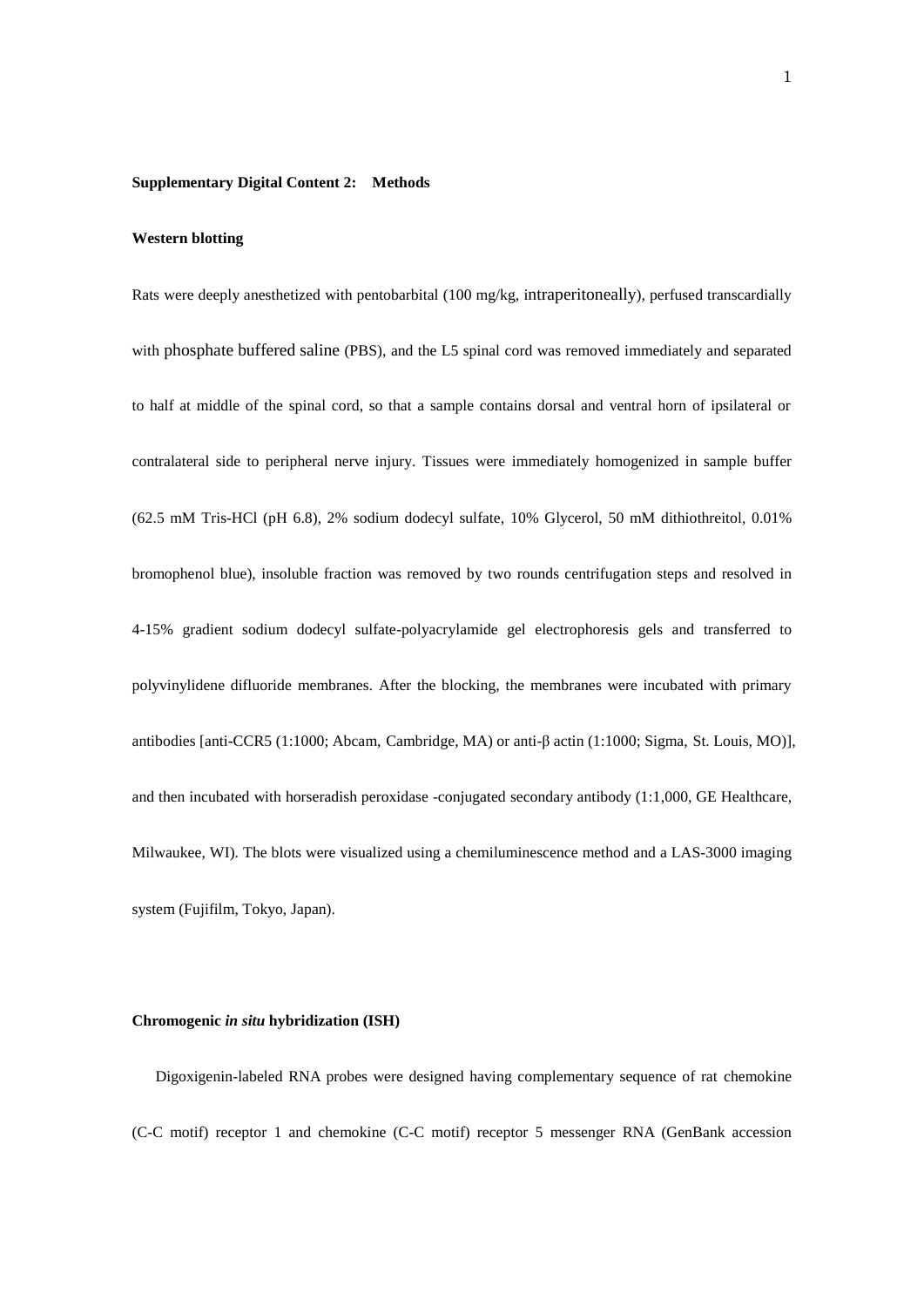number NM 020542.2 and 053960.3) positioned at 12-396 and 1501-1968 bases. Animals were anesthetized and perfused transcardially with 4% paraformaldehyde in PBS, pH 7.4, 7 days after nerve injury. The L5 spinal cord was removed and again fixed with Tissue Fixative (Genostaff, Tokyo, Japan). Paraffin embedded blocks and sections of rat tissue for ISH were obtained from Genostaff Co., Ltd. The rat tissue was dissected, fixed with Tissue Fixative, and then embedded in paraffin by their proprietary procedures, and sectioned at 6-µm. For ISH, tissue sections were de-waxed with xylene, and rehydrate through an ethanol series and PBS. The sections were fixed 4% paraformaldehyde in PBS for 15 min and then washed with PBS. The sections were treated with 6  $\mu$ g/ml Proteinase K in PBS for 30 min at 37°C, washed with PBS, refixed with 4% paraformaldehyde in PBS, again washed with PBS, and placed in 0.2 N HCl for 10 min. After washing with PBS, the sections were acetylated by incubation in 0.1 M tri-ethanolamine-HCl, pH 8.0, 0.25% acetic anhydride for 10 min. After washing with PBS, the sections were dehydrated through a series of ethanol. Hybridization was performed with probes at concentrations of 300 ng/ml in the Probe Diluent-1 (Genostaff) at 60°C for 16 h. After hybridization, the sections were washed in 5xHybriWash (Genostaff), equal to 5xSSC, at 60°C for 20 min and then in 50% formamide, 2xHybriWash at 60°C for 20 min, followed by RNase treatment in 50 μg/ml RNaseA in 10 mM Tris-HCl, pH 8.0, 1 M NaCl and 1 mM ethylenediaminetetraacetic acid for 30 min at 37°C. Then the sections were washed twice with 2xHybriWash at 60°C for 20 min, twice 0.2xHybriWash at 60°C for 20 min, and once with TBST (0.1% Tween20 in TBS). After treatment with 1xG-Block (Genostaff) for 15 min at room